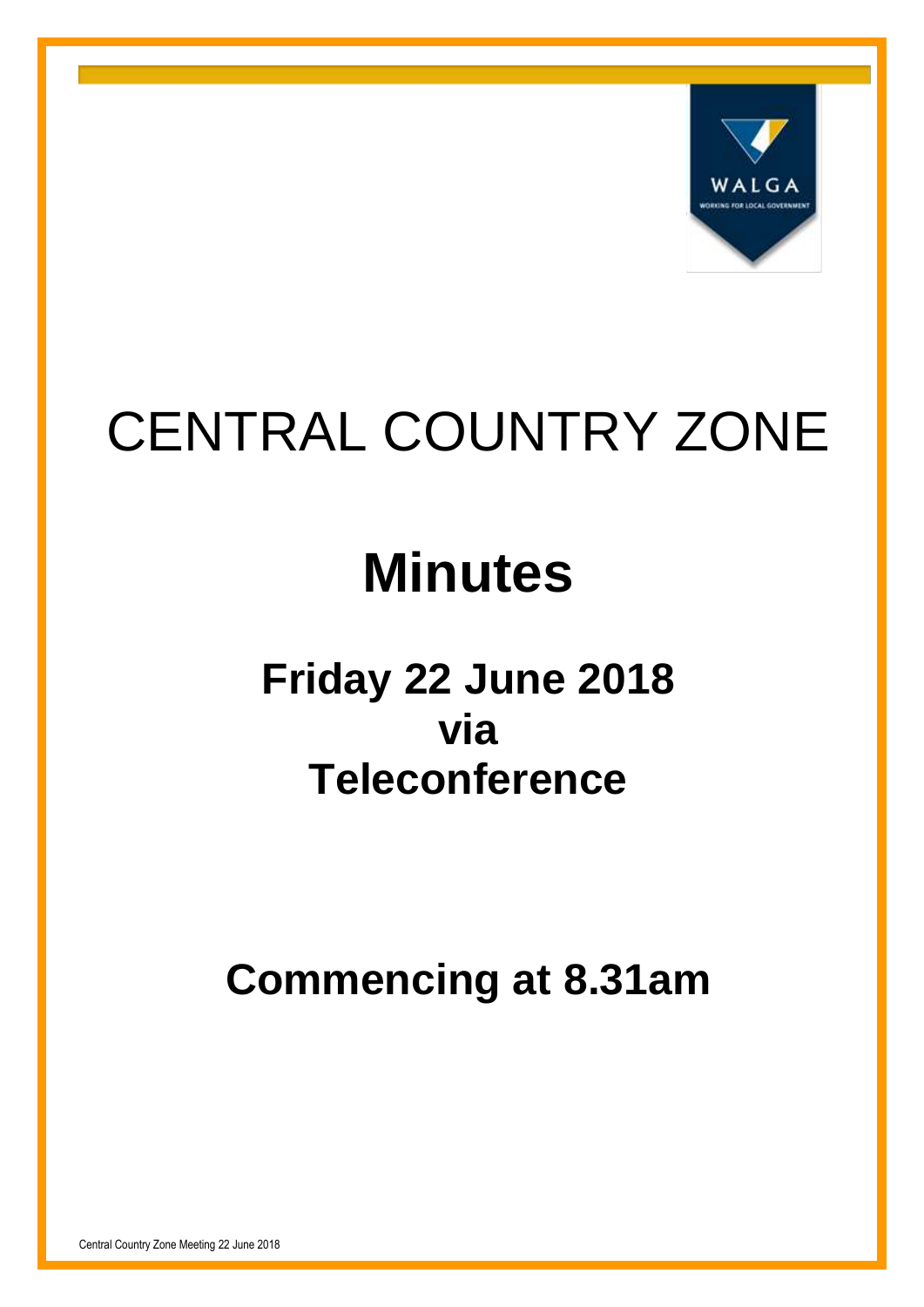## **Table of Contents**

| 1.0  |                                                                            |    |  |
|------|----------------------------------------------------------------------------|----|--|
| 2.0  |                                                                            |    |  |
| 3.0  |                                                                            |    |  |
| 4.0  |                                                                            |    |  |
| 5.0  |                                                                            |    |  |
| 6.0  |                                                                            |    |  |
|      | 6.1<br>6.2                                                                 |    |  |
| 7.0  | WESTERN AUSTRALIAN LOCAL GOVERNMENT ASSOCIATION (WALGA)<br><b>BUSINESS</b> |    |  |
|      | 7.1<br>7.2<br>7.3<br>7.4<br>7.5<br>7.6<br>7.7                              |    |  |
| 8.0  |                                                                            |    |  |
| 9.0  |                                                                            |    |  |
|      | 9.1<br>9.2<br>9.3<br>9.4<br>9.5                                            |    |  |
| 10.0 |                                                                            |    |  |
| 11.0 |                                                                            |    |  |
| 12.0 |                                                                            | 15 |  |
|      |                                                                            |    |  |
| 13.0 |                                                                            |    |  |
| 14.0 |                                                                            |    |  |
|      | 14.1<br>14.2<br>14.3                                                       |    |  |
| 15.0 |                                                                            |    |  |
| 16.0 |                                                                            |    |  |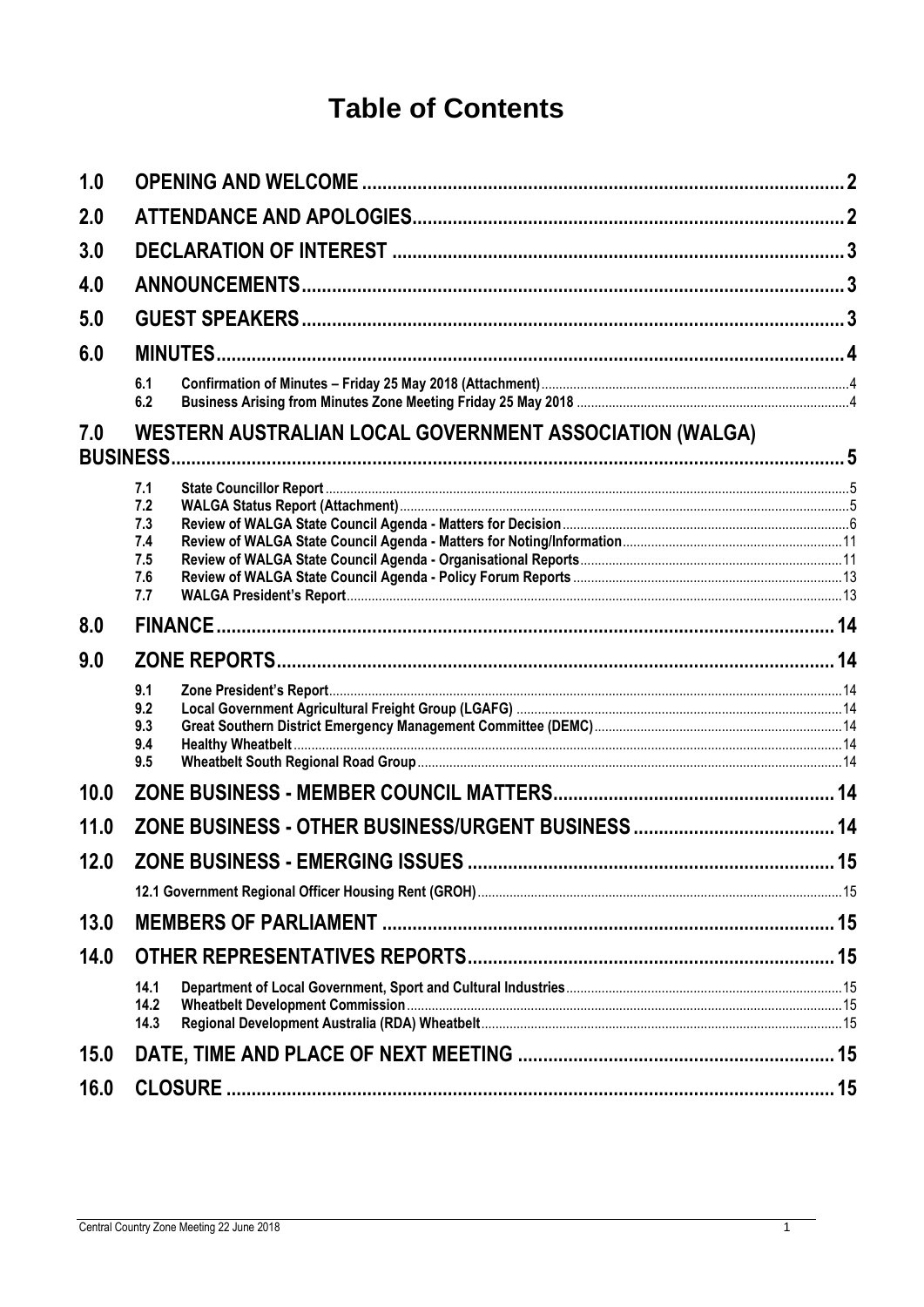## **Minutes**

## **Central Country Zone of WALGA**

## **Friday 22 June 2018, commencing at 8.31am via Teleconference**

## <span id="page-2-0"></span>**1.0 OPENING AND WELCOME**

The Chair, Cr Conley opened the meeting at 8.31am welcoming all online for the teleconference.

The purpose of the meeting is to consider the WALGA State Council Agenda.

## <span id="page-2-1"></span>**2.0 ATTENDANCE AND APOLOGIES**

#### **Attendance**

Cr Mark Conley (Chair) **President**, Shire of Cuballing President, Shire of Cuballing Cr Dee Ridgway **President, Shire of Beverley** Cr Chris Pepper Deputy President, Shire of Beverley Mr Stephen Gollan CEO, Shire of Beverley Cr Lyn Baker President, Shire of Corrigin Ms Natalie Manton **CEO**, Shire of Corrigin Cr Julie Ramm Deputy President, Shire of Dumbleyung Mr Noel Mason **CEO**, Shire of Kulin Cr Jeanette De Landgrafft **President, Shire of Lake Grace**<br>Cr Steve Hunt **President, Shire of Lake Grace** Cr Steve Hunt Cr Steve Hunt Deputy President, Shire of Lake Grace<br>Ms Denise Gobbart CEO. Shire of Lake Grace President Leigh Ballard President, Shire of Narrogin Mr Dale Stewart CEO, Shire of Narrogin Cr Bill Mulroney President, Shire of Pingelly Cr Wayne Davies **President**, Shire of Quairading Cr Brett McGuinness Deputy President, Shire of Quairading Cr Phillip Blight **President, Shire of Wagin** Cr Bryan Kilpatrick Cr Bryan Kilpatrick Councillor, Shire of Wagin Ms Amanda O'Halloran **CEO**, Shire of Wandering<br>
Ms Nicole Wasmann **CEO**, Shire of West Arthur Cr Julie Russell (joined the meeting at 8.50am) President, Shire of Wickepin Mr Mark Hook **CEO**, Shire of Wickepin

CEO, Shire of Dumbleyung CEO, Shire of Lake Grace CEO, Shire of West Arthur

Mr Bruce Wittber, Joint Executive Officer Ms Helen Westcott, Joint Executive Officer

### **WALGA Representatives**

Ms Vanessa Jackson, Policy Manager Planning and Improvement Ms Marissa MacDonald, Policy Officer Transport and Roads

#### **Guests**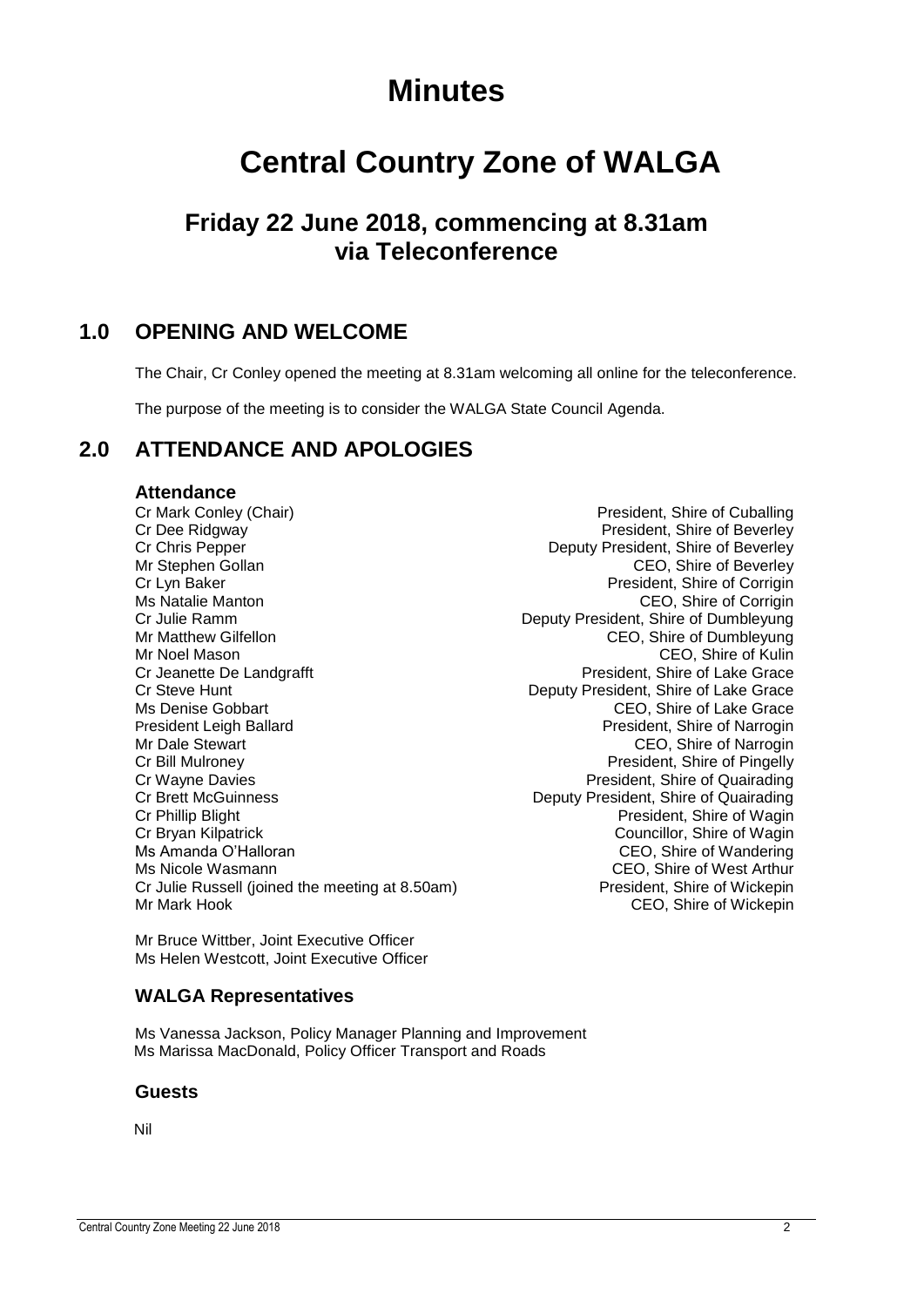### **Apologies**

Cr Eliza Dowling, Deputy President Shire of Cuballing Mr Gary Sherry, CEO Shire of Cuballing Cr Barry West, President Shire of Kulin Cr Rodney Duckworth, Deputy President Shire of Kulin Cr David Freebairn, Deputy President Shire of Pingelly Mr Gavin Pollock, CEO Shire of Pingelly Mr Allen Cooper, A/CEO Shire of Quairading Mr Peter Webster, CEO Shire of Wagin Cr Brendan Whitely, President Shire of Wandering Cr Chad Ferguson, Deputy President Shire of Wandering

Cr Ray Harrington OAM, President Shire of West Arthur

Cr John Cowcher, President Shire of Williams

Mr Geoff McKeown, CEO Shire of Williams

Mr Tony Brown, Executive Manager, Governance and Organisational Services WALGA

## <span id="page-3-0"></span>**3.0 DECLARATION OF INTEREST**

Nil

## <span id="page-3-1"></span>**4.0 ANNOUNCEMENTS**

Nil

## <span id="page-3-2"></span>**5.0 GUEST SPEAKERS**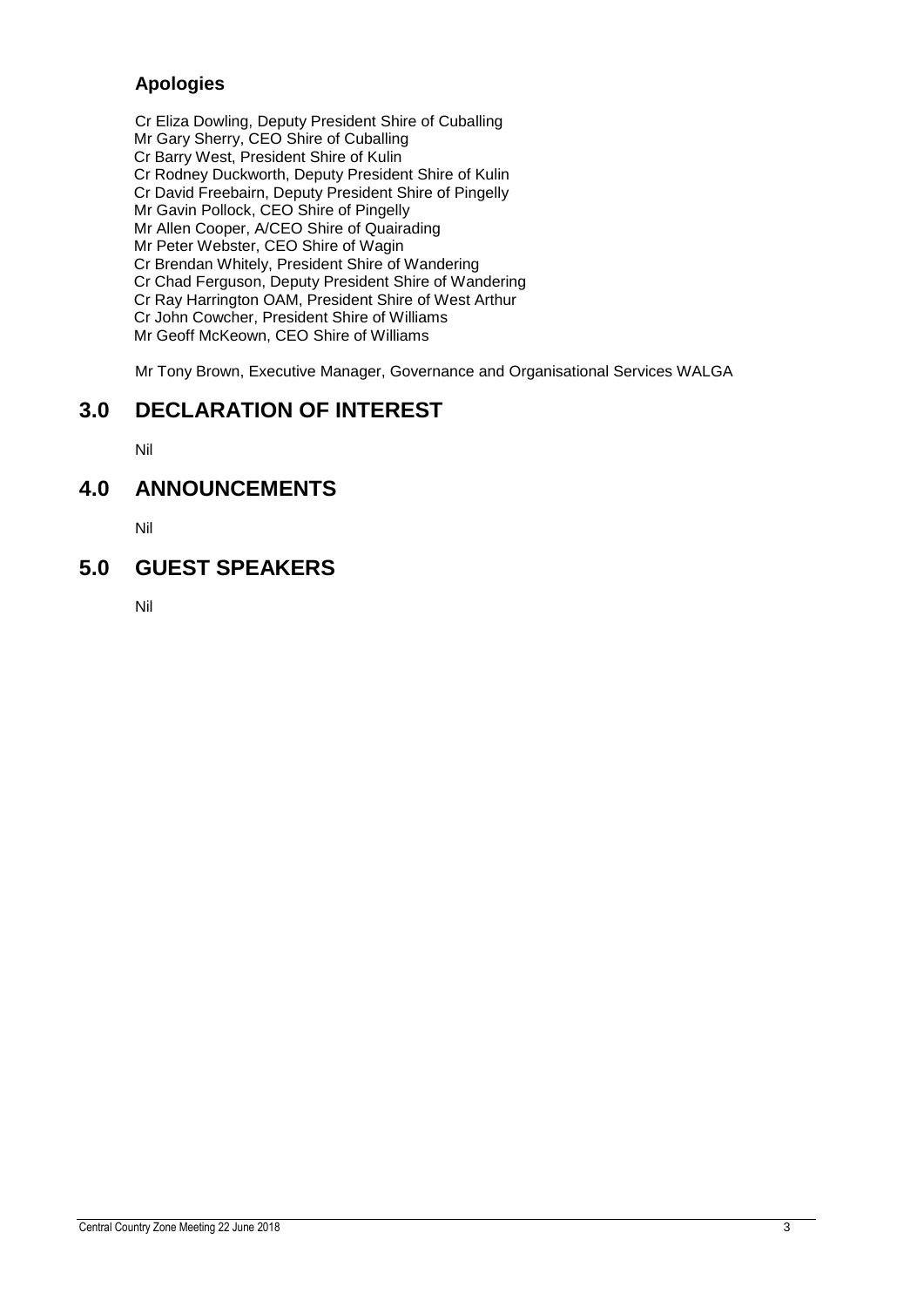## <span id="page-4-0"></span>**6.0 MINUTES**

### <span id="page-4-1"></span>**6.1 Confirmation of Minutes – Friday 25 May 2018 (Attachment)**

#### **RECOMMENDATION:**

That the Minutes of the Meeting of the Central Country Zone held on Friday 25 May 2018 be confirmed as a true and accurate record of the proceedings.

**RESOLUTION: Moved: Cr McGuinness Seconded: Cr Pepper**

**That the Minutes of the Meeting of the Central Country Zone held on Friday 25 May 2018 be confirmed as a true and accurate record of the proceedings.**

**CARRIED**

#### <span id="page-4-2"></span>**6.2 Business Arising from Minutes Zone Meeting Friday 25 May 2018**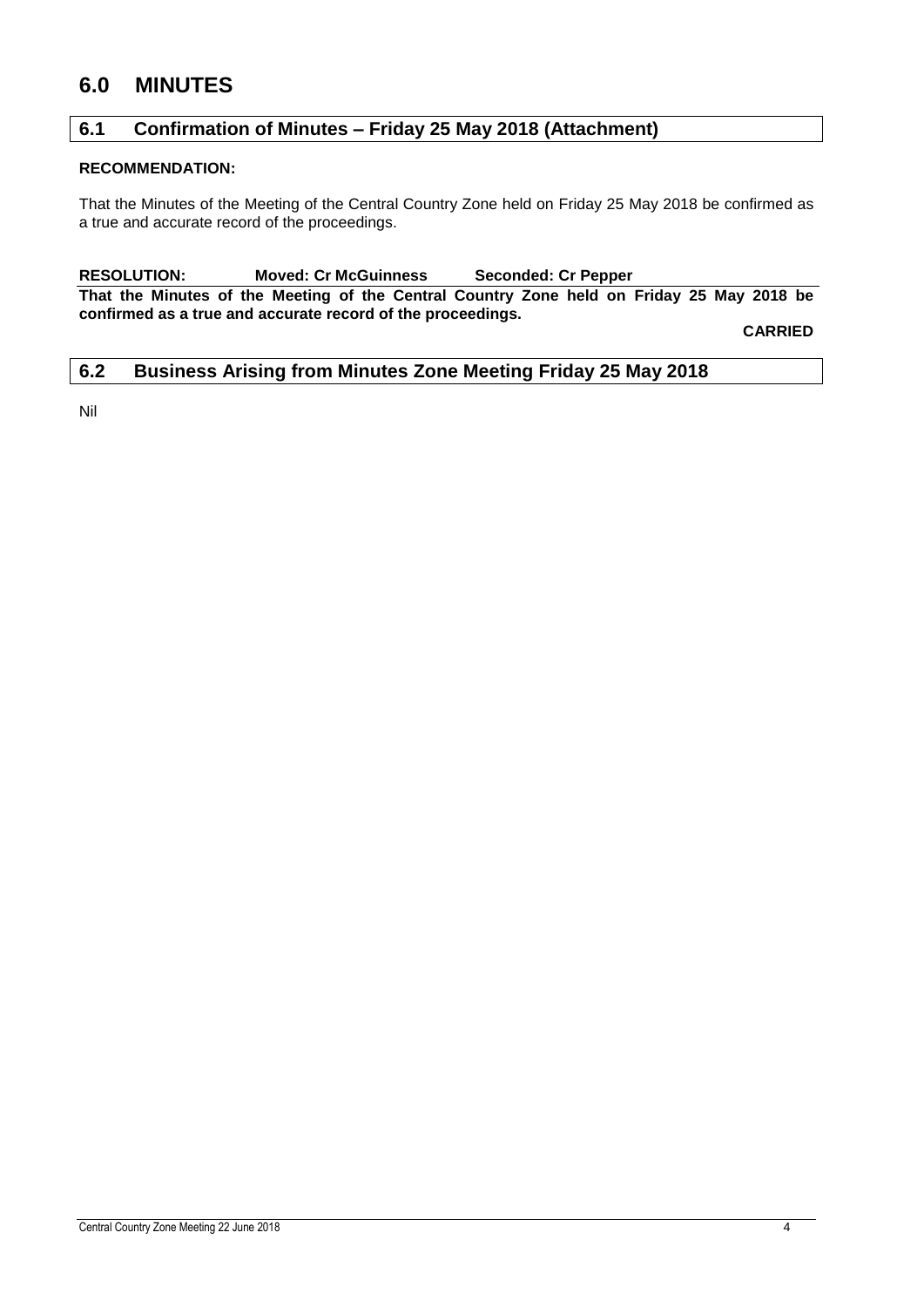## <span id="page-5-0"></span>**7.0 WESTERN AUSTRALIAN LOCAL GOVERNMENT ASSOCIATION (WALGA) BUSINESS**

*Zone delegates to consider the Matters for Decision contained in the WA Local Government Association State Council Agenda and put forward resolutions to Zone Representatives on State Council*

#### <span id="page-5-1"></span>**7.1 State Councillor Report**

#### Cr Phillip Blight

Cr Blight reported that at the last State Council Meeting on 4 May 2018 there had been considerable discussion on the proposed State Road Funds to Local Government Agreement 2017/18 – 2022/23.

The State Council resolved:

*1. That WALGA reject the State Government offer to allocate 20% of motor vehicle licence fee revenue to the State Road Funds to Local Government Agreement, and seek the following amended allocation:*

*2018 / 2019 22% 2019 / 2020 23% 2020 / 2021 24%*

*2. That WALGA insist on the State Government Direct Grants to Local Government be reinstated to the value (plus annual increase) prior to the \$9.8m reduction imposed by the State in 2017.*

#### *RESOLUTION 33 2/2018 CARRIED*

During discussion and in response to a number of questions WALGA advised the meeting that the existing Agreement ends on 30 June 2018. A meeting was held on 6 June between WALGA and Main Roads WA regarding the new Agreement. A report will go straight to the next State Council meeting on Wednesday 4 July for consideration. There has been discussion of a proposal for a two year Agreement which would allow for an earlier review and subsequently an earlier opportunity to review the funding distribution. This is the current discussion and note that things can change once the matter has been considered by State Council. Once a position has been made by State Council, WALGA will urgently inform all Local Governments.

8.50am Cr Russell joined the meeting

## <span id="page-5-2"></span>**7.2 WALGA Status Report (Attachment)**

*From Executive Officer*

#### **BACKGROUND:**

Presenting the status report for June 2018.

#### **RECOMMENDATION:**

That the Central Country Zone notes the:

- State Councillor Report; and
- WALGA Status Report.

#### **RESOLUTION: Moved: Cr Baker Seconded: Cr De Landgrafft**

**That the Central Country Zone notes the:**

- **State Councillor Report; and**
- **WALGA Status Report.**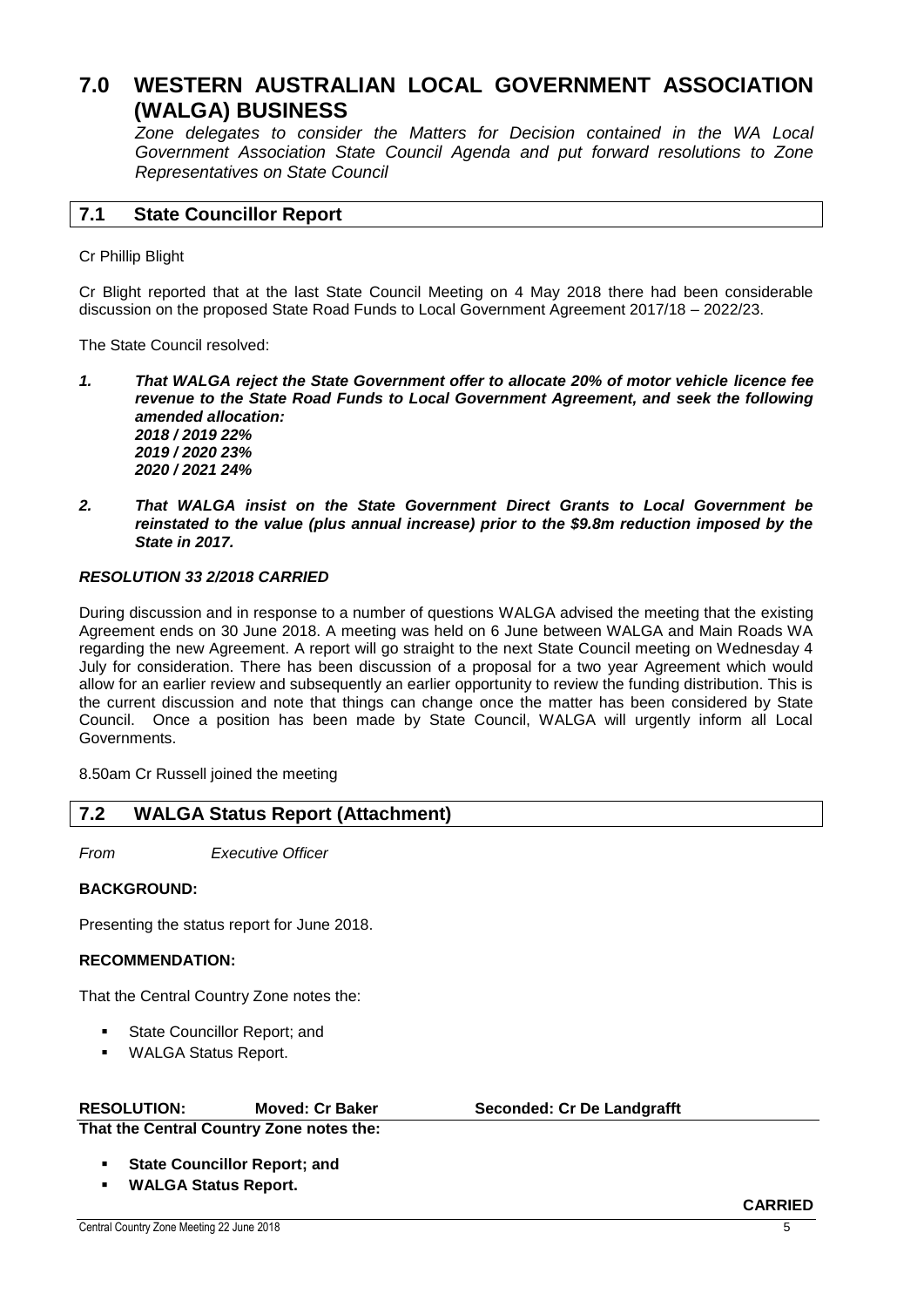#### <span id="page-6-0"></span>**7.3 Review of WALGA State Council Agenda - Matters for Decision**

From Executive Officer

#### **Background:**

WALGA State Council meets five times each year and as part of the consultation process with Member Councils circulates the State Council Agenda for input through the Zone structure.

The Zone is able to provide comment or submit an alternate recommendation that is then presented to the State Council for consideration.

#### **5.1 Updated Climate Change Policy Statement (05-028-03-0011 LS)**

#### **WALGA Recommendation**

That the revised WALGA Climate Change Policy Statement be endorsed.

#### **EXECUTIVE OFFICER COMMENT:**

The following is an extract from the WALGA State Council Report:

*The Climate Change Policy Statement 2018 (the revised Policy Statement) consolidates climate change positions set out in recent submissions, and updates and strengthens the existing policy position to take account of:*

- *contemporary scientific understanding of the extent and impacts of climate change;*
- *political developments domestically and internationally since 2009;*
- *the current 'policy vacuum' at the State and Federal level; and*
- *recognition of the fact that Local Governments are already experiencing climate change, and taking mitigation and adaptation action.*

#### *The proposed 'headline' position statement is as follows:*

#### *Local Government acknowledges:*

- *I. The science is clear: climate change is occurring and greenhouse gas emissions from human activities are the dominant cause.*
- *II. Climate change threatens human societies and the Earth's ecosystems.*
- *III. Urgent action is required to reduce emissions, and to adapt to the impacts from climate change that are now unavoidable.*
- *IV. A failure to adequately address this climate change emergency places an unacceptable burden on future generations.*

#### *Local Government is committed to addressing climate change.*

#### *Local Government is calling for:*

- *I. Strong climate change action, leadership and coordination at all levels of government.*
- *II. Effective and adequately funded Commonwealth and State Government climate change policies and programs*

#### **ZONE COMMENT:**

Zone supports the WALGA recommendation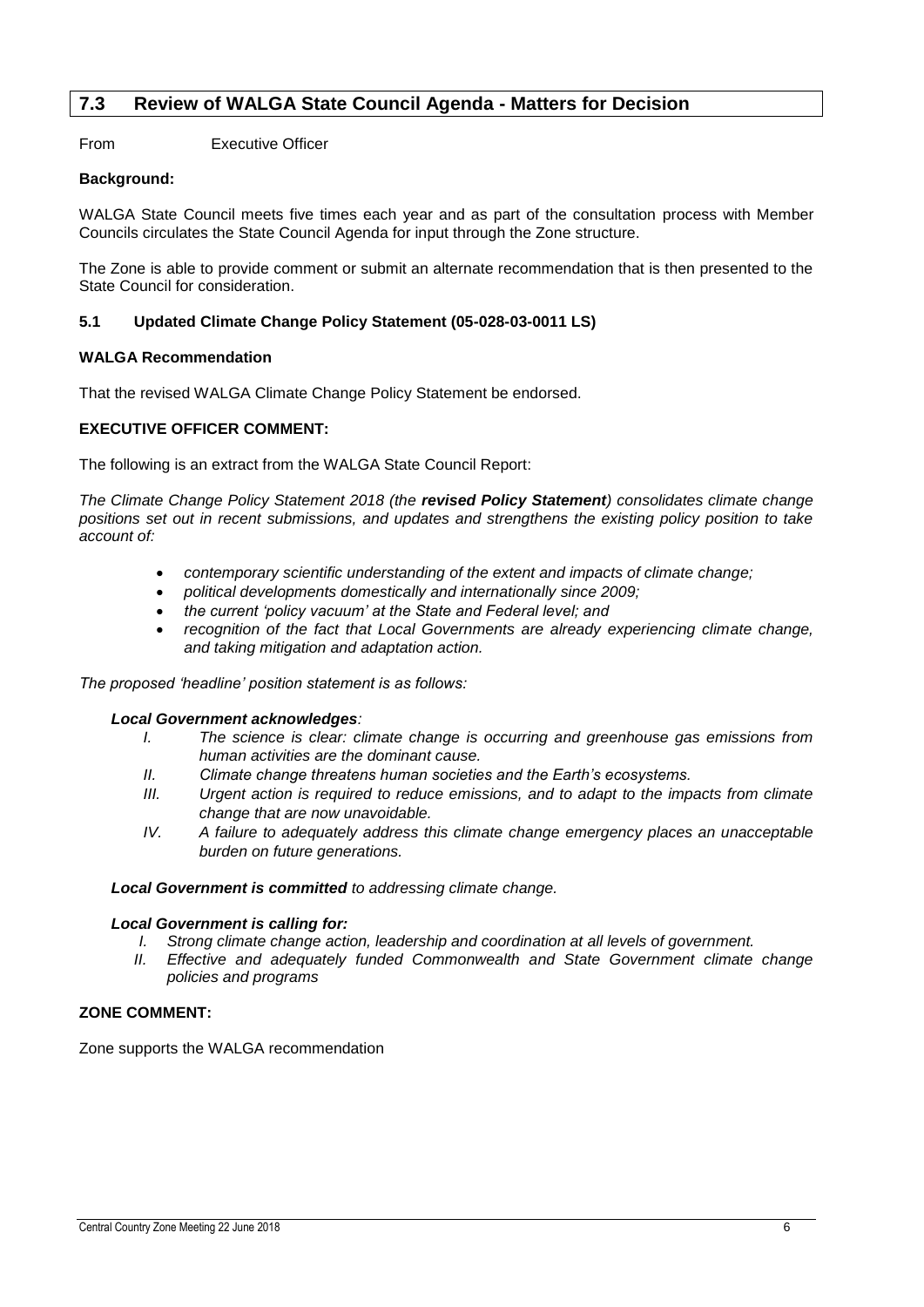**That the revised WALGA Climate Change Policy Statement be endorsed subject to Part I. of the Policy Statement being amended to read:**

**I. The science supports: climate change is occurring and greenhouse gas emissions from human activities are the dominant cause.**

**CARRIED**

#### **5.2 Interim Submission – Model Subdivision Conditions (05-047-01-0003 VJ)**

#### **WALGA Recommendation**

That the interim submission to the WA Planning Commission on the Model Subdivision Conditions be endorsed.

#### **EXECUTIVE OFFICER COMMENT:**

The Zone considered this matter at its February 2018 meeting and resolved as follows:

| <b>RESOLUTION:</b> | Moved: President Ballard | Seconded: Cr De Landgrafft |  |
|--------------------|--------------------------|----------------------------|--|
|--------------------|--------------------------|----------------------------|--|

*That WALGA advise the State Government the Local Government sector:*

- *1. will not agree to the Department of Fire and Emergency Services' (DFES) transferring of responsibility to the Local Government sector for the clearance of a subdivision condition for Bush Fire Management Plans, when the condition has been requested by DFES;*
- *2. requires adequate and effective consultation on any review of the model subdivision condition relating to clearance, including relating to Bush Fire Management Plans that would result in the transfer of responsibility from any agency for the clearance of a subdivision condition, when that condition has been requested by that agency.*

*CARRIED*

WALGA considered this matter at the 2018 March State Council meeting, when a report on the significant shift in the implementation of the Bushfire Management Plans through the subdivision process was considered, and the following recommendation endorsed (RESOLUTION 11.1/2018): -

#### *That WALGA advise the State Government the Local Government sector:*

- *1. Will not agree to the Department of Fire and Emergency Services (DFES) transferring of responsibility to the Local Government sector for the clearance of a subdivision condition for Bushfire Management Plans, when the condition has been requested by DFES;*
- *2. Requires adequate and effective consultation on any review of the model subdivision condition relating to clearance, including relating to Bushfire Management Plans that would result in the transfer of responsibility from any agency for the clearance of a subdivision condition, when that condition has been requested by that agency.*

In the current WALGA report to State Council the following has been noted:

*The main changes are the removal of DFES as a clearing authority for Bushfire Management Plans and other bush fire planning matters, which is not acceptable. If a Local Government does not want to clear these conditions, then the WAPC must also be the clearing agency, particularly if the involvement of DFES has now been removed. This will then align with the State Council resolution in March 2018, which does not support the change in DFES's approach to these subdivision conditions.* 

It has been pointed out in the interim submission that the 'consultation' via an email subscriber list does not *align with the State and Local Government Partnership Agreement, as only those subscribing to the 'Bushfire Policy Subscriber' list would have received the information and invitation to comment.* 

*Other suggestions in the submission include further clarity on how the conditions are implemented, as they*  are not entirely specific as to exactly how and why they are used. Without this clarity, they could be applied in circumstances that make them difficult to clear, or possibly be applied by the WAPC in inappropriate *circumstances.*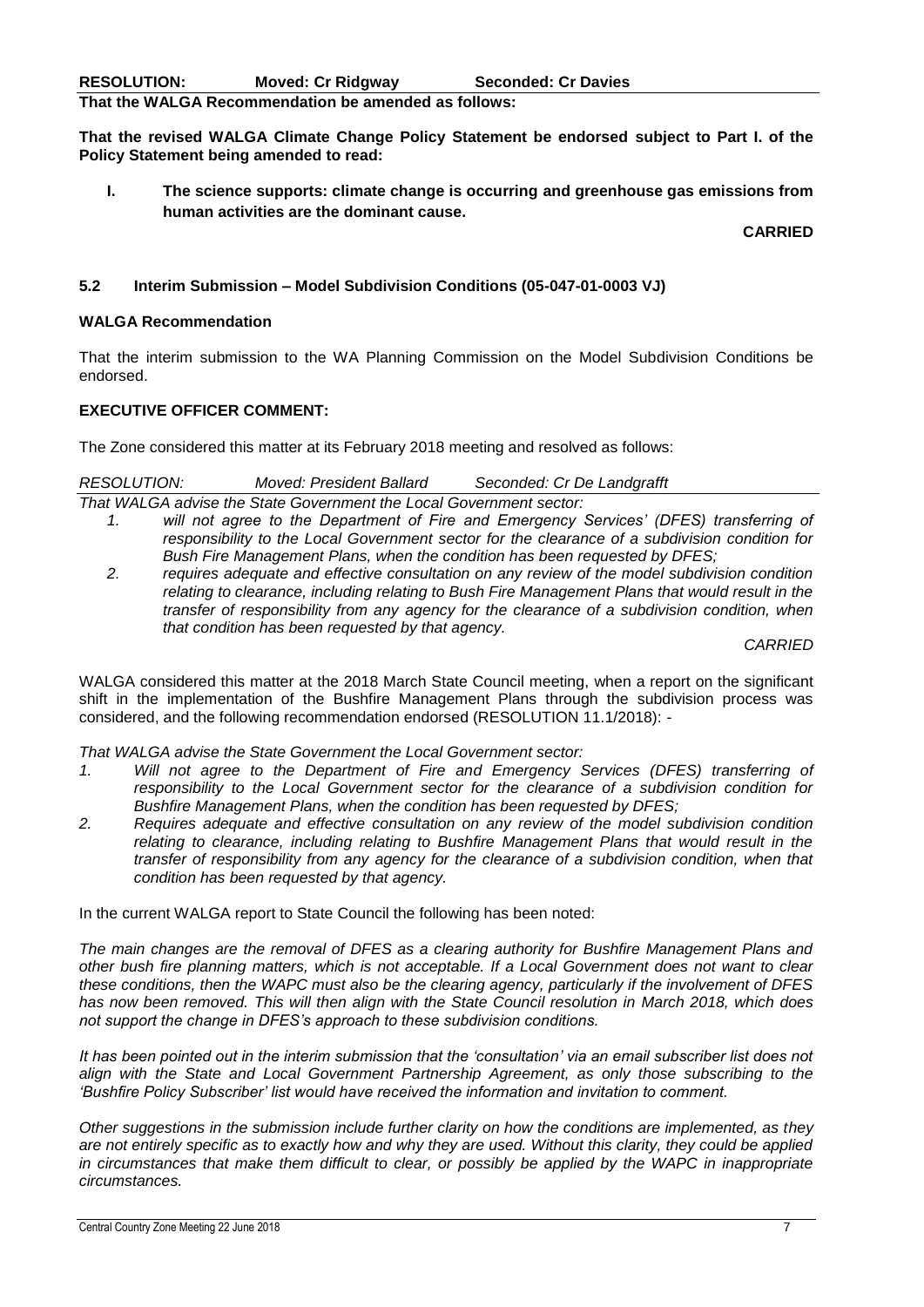#### **ZONE COMMENT:**

Zone supports the WALGA recommendation

**5.3 Interim Submission – Position Statement – Housing on lots less than 100m² (05-306-03-0062 CH)**

#### **WALGA Recommendation**

That the interim submission to the WA Planning Commission on Position Statement – Housing on Lots less than 100m² be endorsed.

#### **EXECUTIVE OFFICER COMMENT:**

The following is an extract from the WALGA State Council Agenda Report Background:

*The purpose of the Draft Position Statement is to provide interim guidance for houses on lots less than 100m² in development zones and an implementation mechanism to ensure a consistent application across Western Australia.*

#### **ZONE COMMENT:**

Zone supports the WALGA recommendation

#### **5.4 Policy for Restricted Access Vehicles on Roads Not on an Approved Network During Harvest (05-006-03-0004 ID)**

#### **WALGA Recommendation**

- 1. That WALGA support changes to the Harvest Mass Management Scheme to enable heavy vehicles that meet the requirements of RAV 2, RAV 3 or RAV 4 to travel on roads not assessed for the RAV network between paddocks and the nearest RAV route during the harvest period.
- 2. Advocate that any roads assessed on the initiative of Main Roads that do not meet the requirements for addition to the RAV network at the level used under the Harvest Mass Management Scheme remain unassessed for the purpose of network definition.

#### **EXECUTIVE OFFICER COMMENT:**

The following is an extract from the WALGA State Council Agenda Report "In-Brief":

- *Heavy Vehicles that exceed prescribed dimensions and mass are defined as Restricted Access Vehicles (RAV) and are provided limited access to parts of the road network under Notice or Permit.*
- *The Harvest Mass Management Scheme, which provides additional tolerance in allowable gross vehicle mass for grain movements from paddock to receival point was amended in 2016 to allow Restricted Access Vehicles to use roads not assessed for oversized vehicles in order to move between paddocks and the nearest RAV route.*
- *Main Roads proposes to amend the conditions under which Restricted Access Vehicles can operate on unassessed roads for the 2018/19 harvest.*
- *The proposed changes impose the added requirement on industry to provide an Agricultural Pilot when a RAV is using a road that has not been added to the RAV network. Main Roads have stated that the arrangements provided in the past two years cannot continue, based on advice received from the State Solicitor.*
- *It has been suggested by some Local Governments and industry representatives that the proposed changes are impractical for grains industry participants and in the medium term may negatively impact on the capacity of Local Governments to meet industry demands for on-going paddock access.*
- *Supporting the proposed changes will improve the safe operation of restricted access vehicles on low volume roads and enable survival of the scheme.*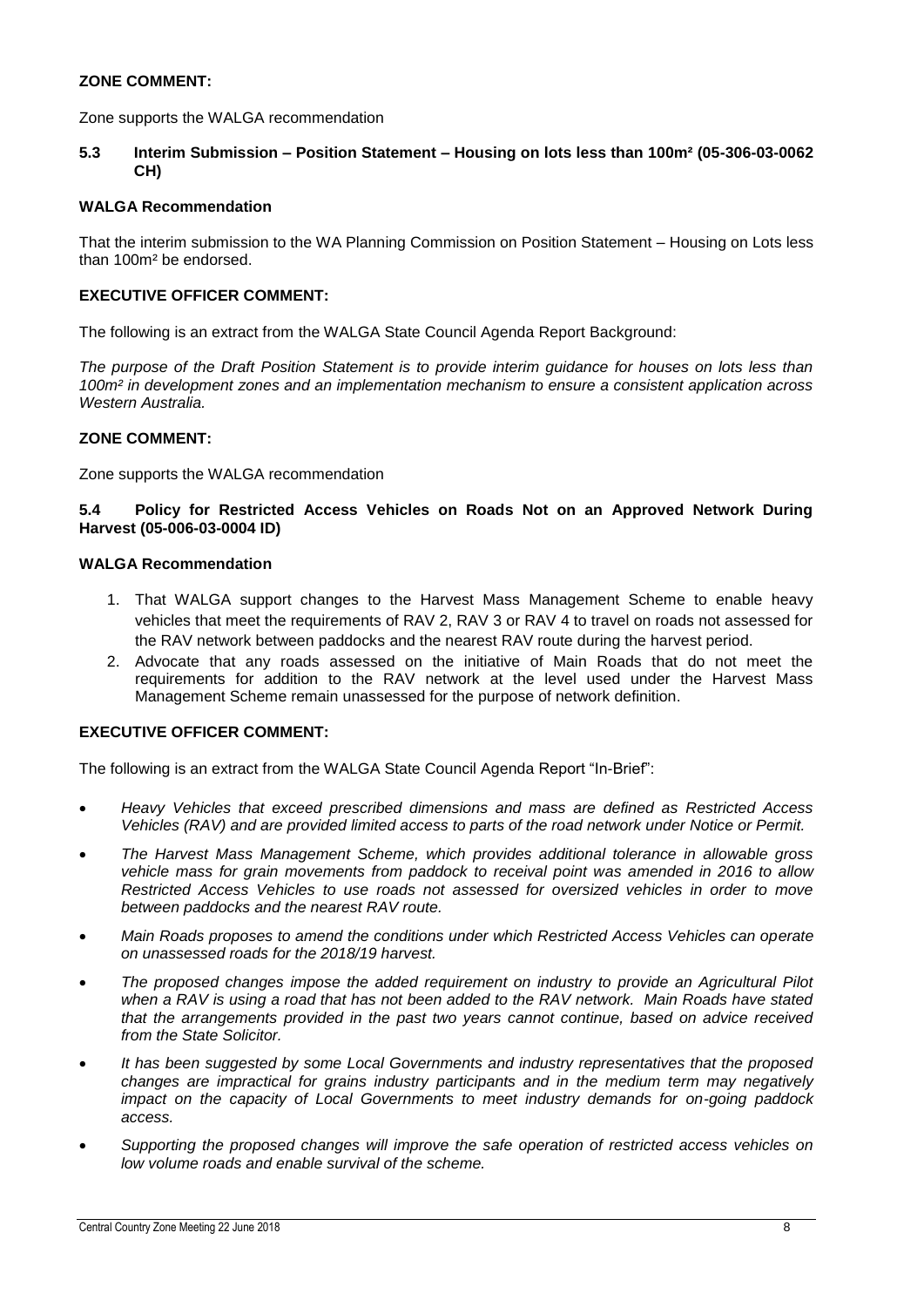#### **ZONE COMMENT:**

Zone supports the WALGA recommendation

**RESOLUTION: Moved: Cr Ridgway Seconded: Cr Davies That the Zone Executive Committee be given delegated authority to develop an alternative WALGA Recommendation with the intent to remove WALGA's support for the use of pilot vehicles.** 

**CARRIED**

#### **5.5 WA State Library Strategy Implementation Plan and Consultation Report (05-057-02-0051 KD)**

#### **WALGA Recommendation**

That:

- 1. The WA Public Libraries Strategy be endorsed; and,
- 2. WALGA continue to advocate with Western Australia Public Libraries and key stakeholders to Department of Local Government, Sport and Cultural Industries to prioritise funding for implementation of the strategy.

#### **ZONE COMMENT:**

Zone supports the WALGA recommendation

#### **5.6 Aboriginal Heritage Act 1972 Review Submission to Stage 1 (05-032-01-0001 KD)**

#### **WALGA Recommendation**

That the submission to Stage 1 Review of the Aboriginal Heritage Act 1972 be endorsed.

#### **EXECUTIVE OFFICER COMMENT:**

The following is an extract from the WALGA State Council Agenda Report:

*The review will include three consultation phases:*

#### *Consultation Phase One: Release of the Consultation Paper.*

*Targeted questions on key aspects of the Act to help identify the main issues, any gaps in the legislation, and ideas on what modernised legislation should set out to do and how it should operate in the interests of all stakeholders.*

#### *Consultation Phase Two: Release of a Discussion Paper.*

*Feedback will be sought on a series of proposals on what new legislation should do, as well as some discussion points. This information will help with the drafting of an Exposure Draft Bill (Green Bill).*

*Consultation Phase Three: The Green Bill will be published for public consultation.* Feedback received during Consultation Phase Three will inform the preparation of a new Aboriginal *Heritage Amendment Bill that will be introduced into Parliament.*

#### *Comment*

*It has become clear that elements of the AHA are no longer fit for purpose. The growth of Western Australia over the last 40 years has highlighted changes are necessary to better protect Aboriginal heritage. The Department conducted 40 workshops across the State and the Association liaised directly with a Local Government Sector Reference Group to inform the submission provided.*

#### **ZONE COMMENT:**

Zone supports the WALGA recommendation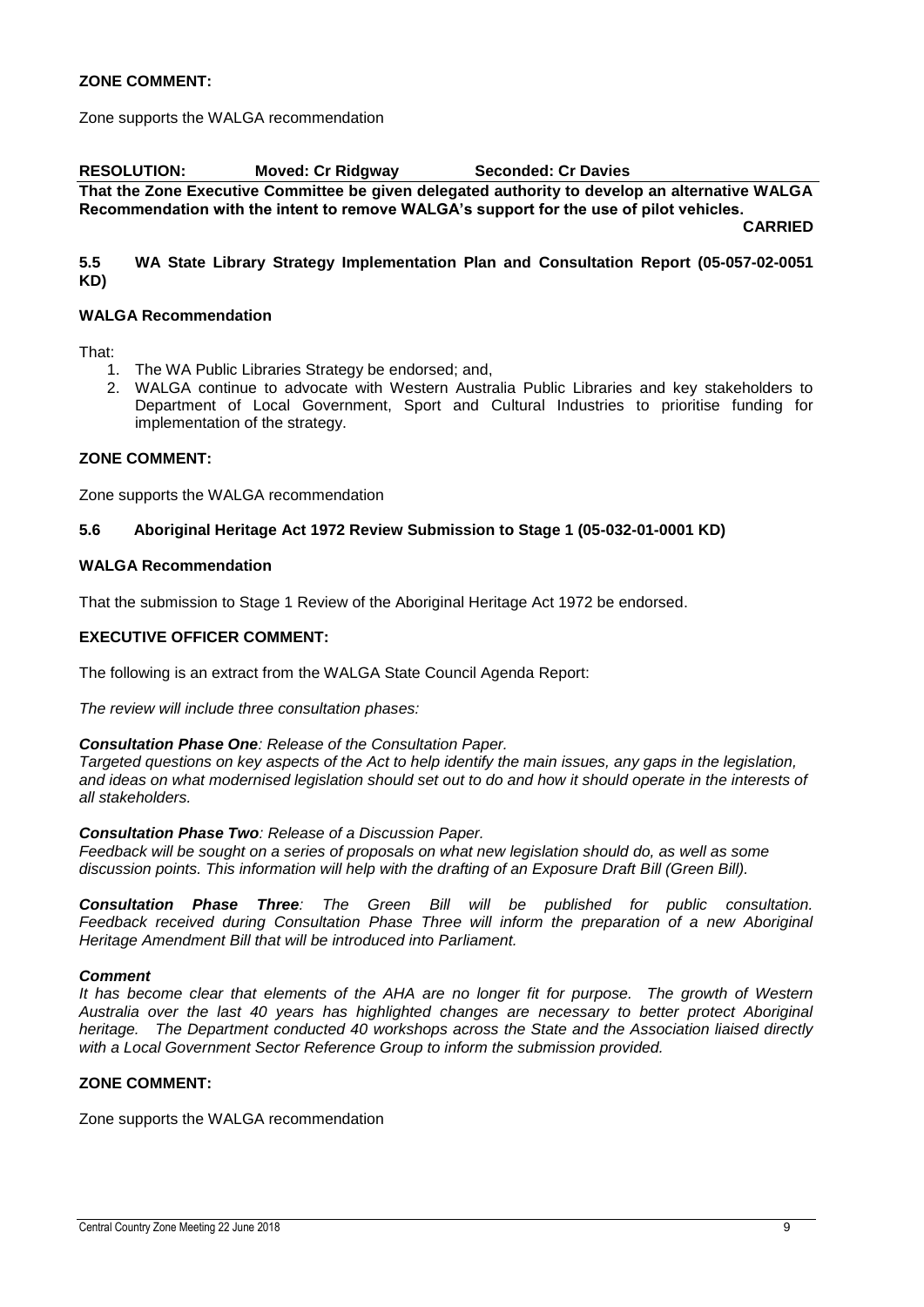#### **5.7 Interim Submission – Review of the State Industrial Relations System (05-034-01-0001 KP)**

#### **WALGA Recommendation**

That the interim supplementary submission in response to the Interim Report of the Review of the State Industrial Relations System be endorsed.

#### **EXECUTIVE OFFICER COMMENT:**

The following is an extract from the WALGA State Council Agenda Report:

*The following are the recommendations provided by WALGA in the interim supplementary submission:*

*A. The current dual system of industrial relations regulation of the Local Government sector remain unchanged.*

*B. State Government further consult with the Local Government sector regarding the cost and impact of the jurisdictional uncertainty under the current industrial relations regime to assess the need for change.*

*C. If recommendation B identifies a need for further certainty, that discussions be held between representatives of all three tiers of government and other key stakeholders in the Local Government industry regarding how industrial relations certainty is best achieved for the Local Government sector in WA.*

*D. No legislation is introduced to parliament to declare that Local Government is not a national system employer.*

*E. The State Employment Standards (SES) be introduced as part of the 2018 IR Act consistent with recommendations 47 and 48.*

*F. That any review of the casual loading be undertaken by the Western Australian Industrial Relations Commissions (WAIRC) or included as part of the SES, following consultation from interested parties.*

*G. That unpaid Family Domestic Violence (FDV) leave be included in the SES.*

*If the State government implements proposed recommendation 69 pursuant to recommendations 70 and 71, it is further recommended that:*

*H. Local Governments, and any applicable federally registered Agreements, transfer to the State IR system following introduction of the SES and that the Agreements are amended to incorporate the SES in place of the National Employment Standards (NES).*

*I. Award modernisation be undertaken prior to Local Government's transition to the State IR System.*

*J. The proposed modernisation of the State Local Government awards be aligned to the modern Local Government Industry Award 2010.*

*K. The three types of bargaining agreements be reviewed and replaced with a single collective enterprise bargaining agreement in which the parties are the employer and employees, with the option of the union being a party.*

*L. That the better off overall test replace the no disadvantage test.*

*M. The proposed taskforce composition be revised to include two Local Government Officers, to be appointed by WALGA in line with WALGA's Selection Committee process, and the CCI WA.*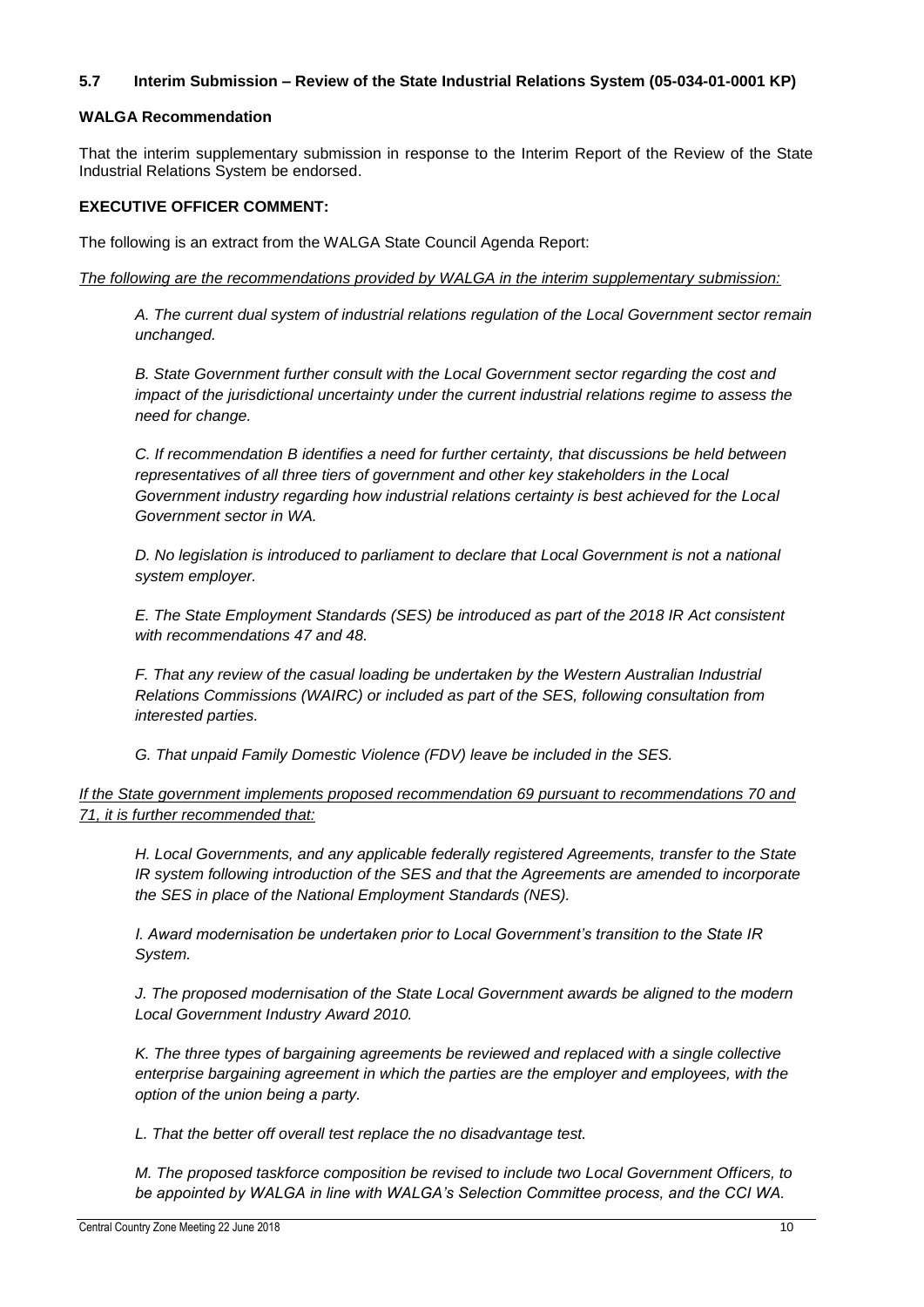*N. Any review of portability of entitlements between State and Local Government be considered as part of the current Local Government Act review process.*

#### **ZONE COMMENT:**

Zone supports the WALGA recommendation.

#### **RECOMMENDATION:**

That the Central Country Zone endorses all recommendations being matters contained in the WALGA State Council Agenda other than those recommendations separately considered.

**RESOLUTION: Moved: Cr Baker Seconded: Cr Blight That the Central Country Zone endorses all recommendations being matters contained in the WALGA State Council Agenda other than those recommendations separately considered.**

**CARRIED**

#### <span id="page-11-0"></span>**7.4 Review of WALGA State Council Agenda - Matters for Noting/Information**

- **6.1 Report on Local Government Road Assets and Expenditure 2016/17 (06-007-03-0016 MB)**
- **6.2 ERA Draft Decision – Western Power Access Arrangement (05-049-03-0001 DM)**
- **6.3 2017-18 State Budget (05-088-03-0001 DM)**
- **6.4 Research on Verge Permit Fees and Bonds (05-036-03-0061 VJ)**
- **6.5 Independent Planning Reform – Green Paper (05-047-02-0015 VJ)**
- **6.6 Update on the Noongar Standard Heritage Agreement for Local Government (05-032-01- 0001 KD)**
- **6.7 Community Resource Centre Funding and Service Model (05-018-03-0004 KD)**
- **6.8 Alternative Approaches to Volunteer Based Health Services in the Regions Survey (05-031- 01-0001 EDR)**
- **6.9 Public Health Act 2016 Regulation Review Program (05-031-01-0001 EDR)**

#### <span id="page-11-1"></span>**7.5 Review of WALGA State Council Agenda - Organisational Reports**

#### **7.1 Key Activity Reports**

- **7.1.1 Report on Key Activities, Environment and Waste Unit (01-006-03-0017 MJB)**
- **7.1.2 Report on Key Activities, Governance and Organisational Services (01-006-03-0007 TB) (Attachment)**
	- The report includes an update on the **Local Government Act Review**. It is noted that the Department has finalised the position papers on the above items and the Minister is looking to take policy positions to Cabinet in the near future. The Minister plans to make public the policy positions following Cabinet endorsement, which will allow sector consultation to occur.

The Report outlines a timeline schedule for Phase 1.

WALGA has recently released an Infopage (Attached) providing details of the update and seeking expressions of interest from Elected Members and Local Government Officers to attend the Department of Local Government, Sport and Cultural Industries topic forums on Phase 2 issues.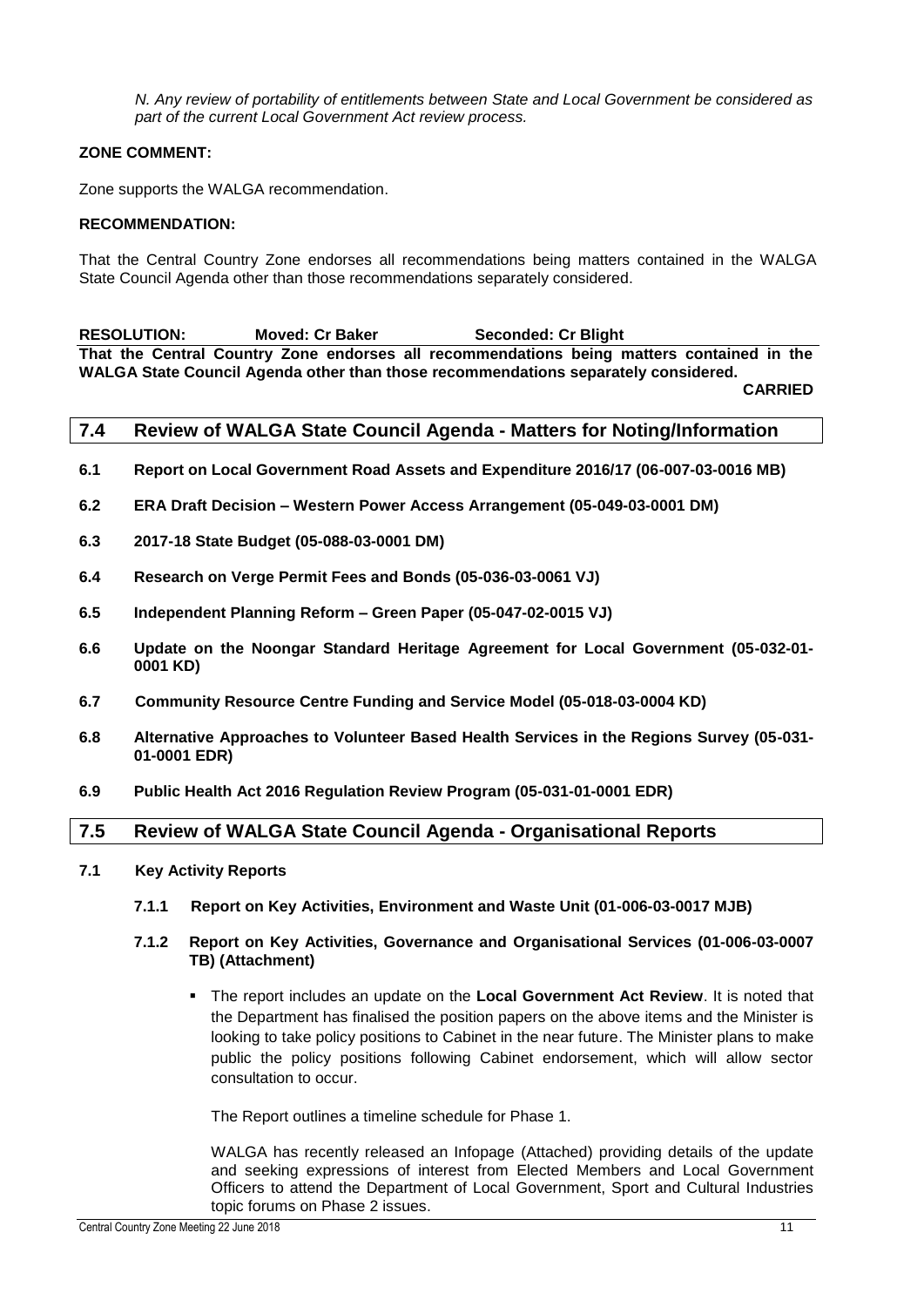#### **7.1.3 Report on Key Activities, Infrastructure (05-001-02-0003 ID)**

 The Report includes an update on the **Proposed New State Road Funds to Local Government Agreement**.

The following is an extract from the WALGA State Council Agenda.

*The State Road Funds to Local Government Agreement (SRFLGA) provides an*  allocation of funds to Local Governments in Western Australia. The amount of *funding is based on a percentage of the motor vehicle license fee (MVLF) revenue collected by the State Government. The funding arrangement provides Local Government with some surety in funding for the term of the Agreement. The current Agreement ran from 2011/12 to 2015/16 and was extended a further two years to 2017/18.*

*Following a meeting between the Minister for Transport; Planning; Lands and the WALGA President and CEO on 27 August 2017, the Minister agreed to the negotiation of a new Agreement. The Minister authorised Main Roads to proceed to negotiate with WALGA to draft the New Agreement.* 

Based on a Local Government survey performed by WALGA in 2015 and ongoing *consultation with the Regional Road Groups and Main Roads WA, WALGA drafted a proposed new Agreement in December 2017. From 2015/16 to 2017/18, the State Government decreased the MVLF portion provided under the Agreement from 27% to approximately 20%. The draft agreement is broadly the same as the current agreement but seeks to return the level of funding to 27% of VLF over the term of the Agreement.*

*The draft was submitted to Main Roads for consideration and they responded with several points of difference. The major difference being that the State Government is offering only 20% of MVLF over the term of the Agreement. A report summarising the proposed changes in the draft Agreement and the points of difference raised by Main Roads was submitted to State Council in March for noting.* 

*The WALGA President and CEO subsequently met with the A/Managing Director of Main Roads and Director General of the Department of Transport to seek resolution of the outstanding issues. At the meeting the Director General clearly stated that the State Government would not move from their offer of 20% MVLF over the term of the Agreement. This offer was presented to State Council in May where it was rejected and Council resolved to seek a return to 24% of MVLF by 2020/21. Further meetings between WALGA, Main Roads and the Minister has led to the position where the State Government now believes that the best option is to fund work on Local Government roads through Regional Road Groups but without an overarching agreement.*

 The Report includes an update on the **Western Australian Natural Disaster Relief and Recovery Arrangements (WANDRRA).**

The following is an extract from the WALGA State Council Agenda.

*Work is continuing with representatives from the Office of Emergency Management seeking to achieve effective implementation of new natural disaster relief and recovery funding arrangements. Current efforts are focussed on:*

- *• Ensuring Local Governments are appropriately and directly engaged;*
- *• Processes are developed, in consultation with Local Government, that are practical and deliver the required outcomes;*
- *• Cashflow and other constraints facing Local Governments responding to natural disasters are addressed effectively.*

*Senior officers from the Office of Emergency Management have commenced engaging directly with Local Government senior officers and elected members at*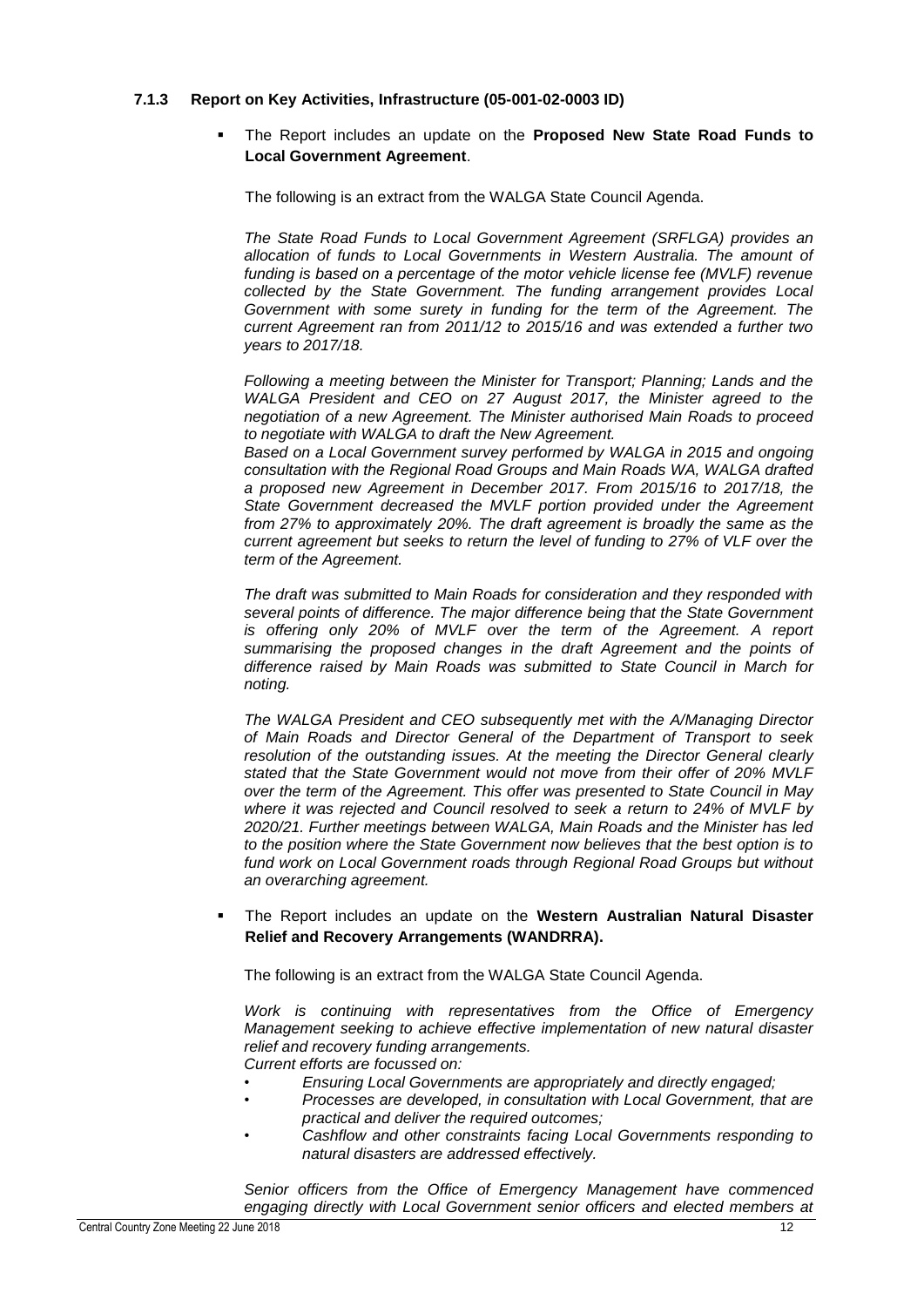*Regional Road Groups and in other forums. This will continue, with WALGA support, over the coming months.*

*The State is currently engaging with stakeholders regarding the required frequency and depth of asset condition inspections of roads and bridges required by the Commonwealth to demonstrate the pre-disaster condition of damaged or destroyed assets. There are also discussions concerning the provision of independent engineering assessment of cost estimates and the readiness of the WA Auditor General. It is possible that the start date for new arrangements may be deferred several months from the proposed 1 July commencement as the Commonwealth has not yet provided the final Determination.*

#### **7.1.4 Report on Key Activities, People and Places (01-006-03-0014 JB)**

#### <span id="page-13-0"></span>**7.6 Review of WALGA State Council Agenda - Policy Forum Reports**

- **7.2 Policy Forum Reports**
	- **7.2.1 Mayors/Presidents Policy Forum**
	- **7.2.2 Mining Community Policy Forum**
	- **7.2.3 Container Deposit Legislation Policy Forum**
	- **7.2.4 Freight Policy Forum (Attachment)**

WALGA has advised that the work of the Freight Policy Forum has concluded and the group "disbanded". See attached letters from WALGA.

#### <span id="page-13-1"></span>**7.7 WALGA President's Report**

Presenting the WALGA President's Report

#### **RECOMMENDATION:**

That the Central Country Zone notes the following reports contained in the WALGA State Council Agenda:

- Matters for noting/Information;
- Organisational reports;
- Policy Forum reports; and
- WALGA President's Report.

**RESOLUTION: Moved: Cr Davies Seconded: Cr Mulroney**

**That the Central Country Zone notes the following reports contained in the WALGA State Council Agenda:**

- **Matters for noting/Information;**
- **Organisational reports;**
- **Policy Forum reports; and**
- **WALGA President's Report**

**CARRIED**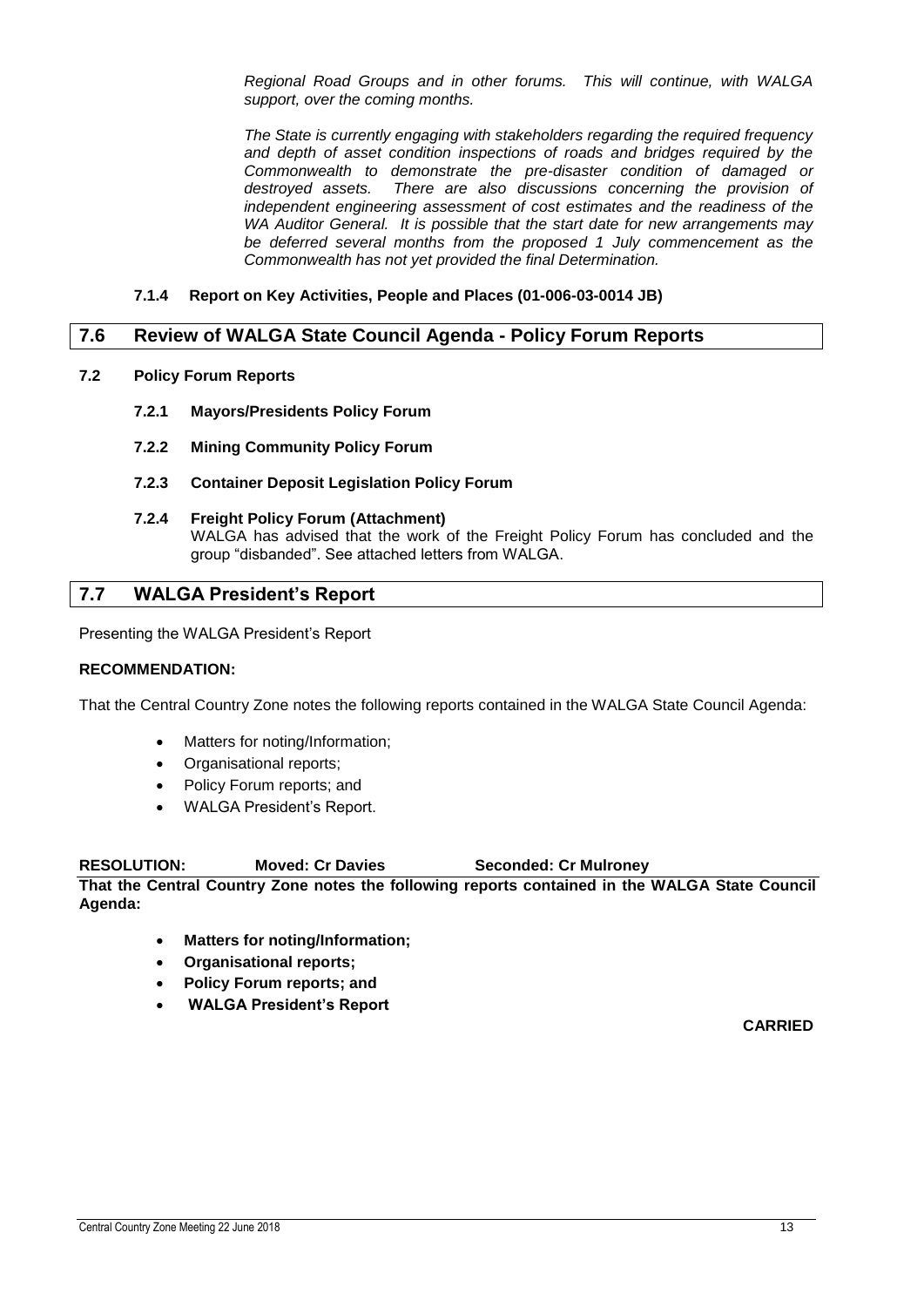## <span id="page-14-0"></span>**8.0 FINANCE**

Nil

## <span id="page-14-1"></span>**9.0 ZONE REPORTS**

#### <span id="page-14-2"></span>**9.1 Zone President's Report**

Cr Mark Conley

#### <span id="page-14-3"></span>**9.2 Local Government Agricultural Freight Group (LGAFG)**

Cr Katrina Crute

No report requested – matters related to the LGAFG will be considered at the next in-person meeting scheduled for Friday 31 August 2018.

#### <span id="page-14-4"></span>**9.3 Great Southern District Emergency Management Committee (DEMC)**

President Leigh Ballard

President Ballard advised that a DEMC Meeting had been held since the last Zone meeting however a large portion of the meeting was discussing how the Albany fires were managed and how it could have been "done better".

#### <span id="page-14-5"></span>**9.4 Healthy Wheatbelt**

Cr Lyn Baker Cr Mark Conley (Deputy)

The Great Eastern Country Zone has been advised of the decision by the Central Country Zone to withdraw from the Healthy Wheatbelt Group and a refund of \$2,794.17, being the Zone's portion of the unexpended funds, will be paid to the Central Country Zone before the 30 June 2018.

As the Healthy Wheatbelt Group has been "disbanded" this standing agenda item will be deleted after this Zone meeting.

#### <span id="page-14-6"></span>**9.5 Wheatbelt South Regional Road Group**

Cr Katrina Crute, Chair of Wheatbelt South Regional Road Group

No report requested – matters related to the Wheatbelt South RRG will be considered at the next in-person meeting scheduled for Friday 31 August 2018.

## <span id="page-14-7"></span>**10.0 ZONE BUSINESS - MEMBER COUNCIL MATTERS**

Nil

## <span id="page-14-8"></span>**11.0 ZONE BUSINESS - OTHER BUSINESS/URGENT BUSINESS**